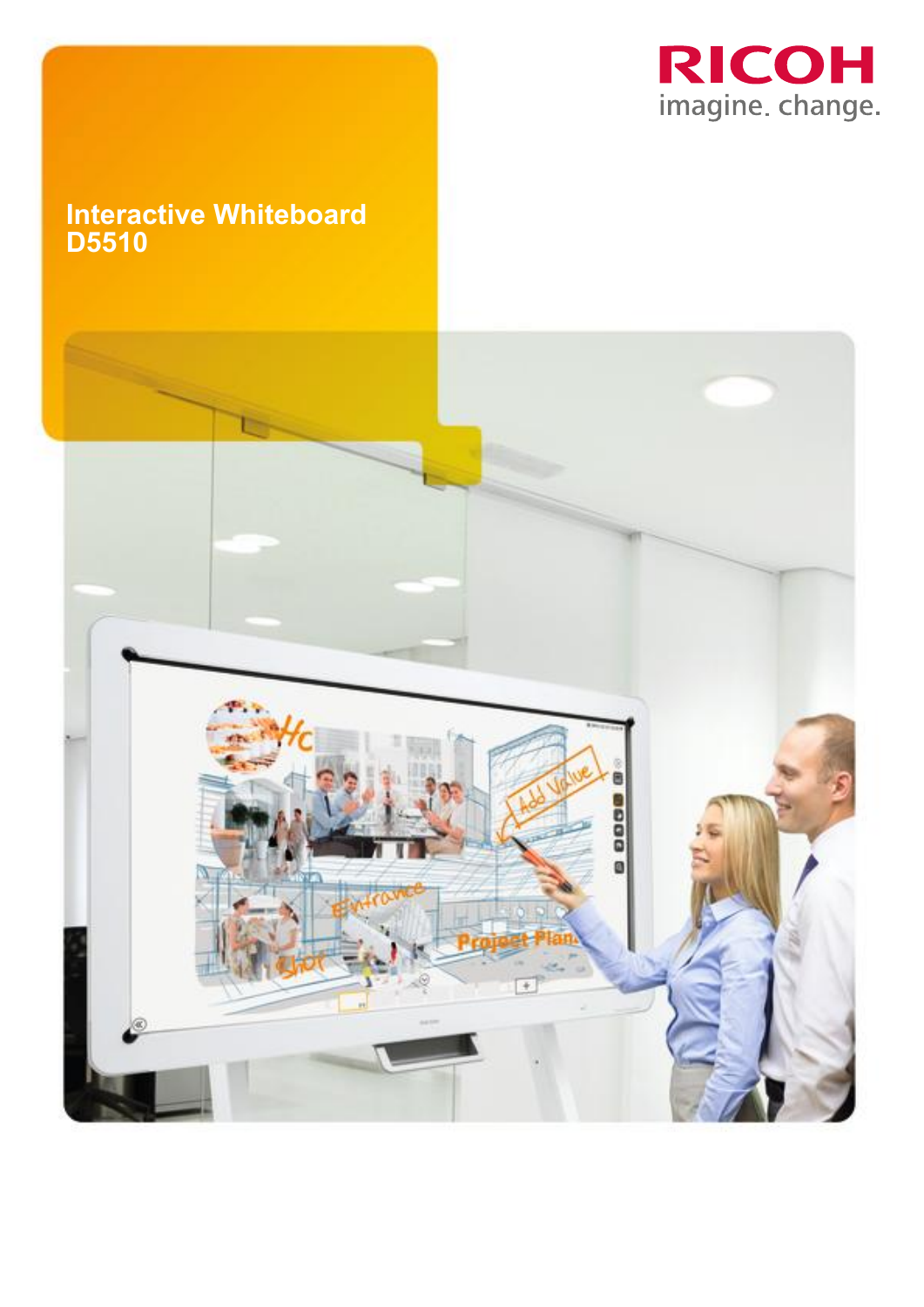# **True interactivity at your fingertips**

Introducing the next level in communication, GLOBAL's Interactive Whiteboard D5510 is ideally suited for businesses and higher education. The D5510's high resolution display and easy remote image sharing stimulates interaction and facilitates learning. An extra dimension for your business meetings, teleconferences, presentations and training sessions!



### **Outstanding quality**

For outstanding brightness and long life the whiteboard's 55-inch, full HD 1080p LCD display incorporates a LED backlight. Its adapted Gorilla® glass is clear and durable. The D5510 perfectly displays the faintest of handwriting and the nuances of detailed drawings. After extensive research on ease of use, the icon design has been greatly improved.



## **Innovative handwriting recognition**

You can write, scribble or draw with the D5510's handy electronic pen, which comes in 20 colours and 4 thicknesses and incorporates an erase function. Writing feels very natural. The latest technologies ensure that every annotation is captured efficiently. The device also supports OCR recognition: the OCR content is saved as searchable content, which is handy for reviews of scribbled notes and comments.



#### **Real-time, remote communication**

The D5510 enables disparate teams to work together on documents. You can share written content with up to 8 D5510 units connected via the intranet: no need for separate server/software installations. In addition, up to 20 computer or tablet users can join to view an interactive session via the browser remote viewing capability. The D5510 can also be used as a display for GLOBAL's Unified Communication System or other video conference systems, while simultaneously sharing the contents on the UCS screen.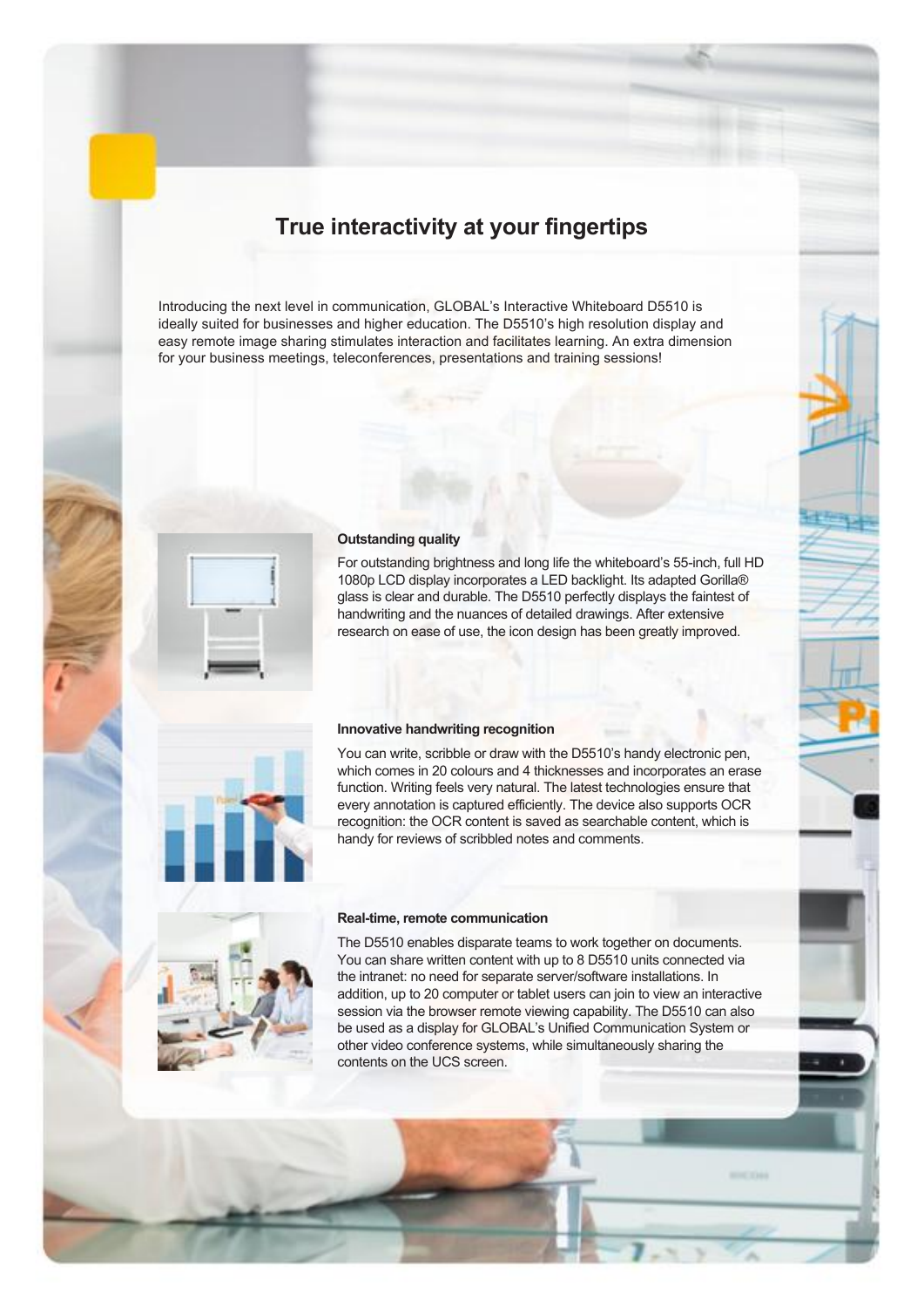# **Easy set-up and operation**



# **Switch on... and interact**

The D5510 is ready to use immediately – without needing to install software or perform calibrations. Administrative settings can be set up remotely. Display data from your PC, iPad, tablet or smartphone to the whiteboard with a VGA or HDMI cable – or wirelessly with a WiFi adapter – to start working on digital projections and interacting with professionals or students. You can operate a networked PC from the whiteboard, display content from a USB stick, or view Blu-ray movies via the HDMI connection. The D5510 fits on a wheeled stand that is easy to assemble and move around in the workspace.

# **Very easy to use**

The user interface is quick to learn and use. With touch-screen convenience you can write, draw, edit, erase, move, resize and save. Using your fingers you can highlight a key area on screen, flip through the pages and zoom in and out. Screen content can be printed to a networked GLOBAL MFP/printer, instantly saved to USB memory, or shared via email as PDF file. Screen pages can be selected and captured, copied or deleted.





# **Perfect for multiple applications**

- Design drawings: share in high quality, revise immediately, get instant approval, save and distribute.
- Printing proofs: reduce print costs by sharing and describing correction points directly.
- Board meetings: write up, approve, share and distribute minutes, memos and reports before the meeting ends.
- Higher education: work as a study group, save all inputs, share via email or network folder, collaborate remotely.

## **Safe and secure**

Concerned about accidentally sharing confidential information you've displayed on the whiteboard? There's no need to be. When closing a meeting, you can choose whether to save the data temporarily or permanently (via a USB key or network folder), or delete it permanently. For remote access, PIN code authentication is required to prevent unauthorised use. The D5510 comes ready installed with McAfee white list anti-virus software.